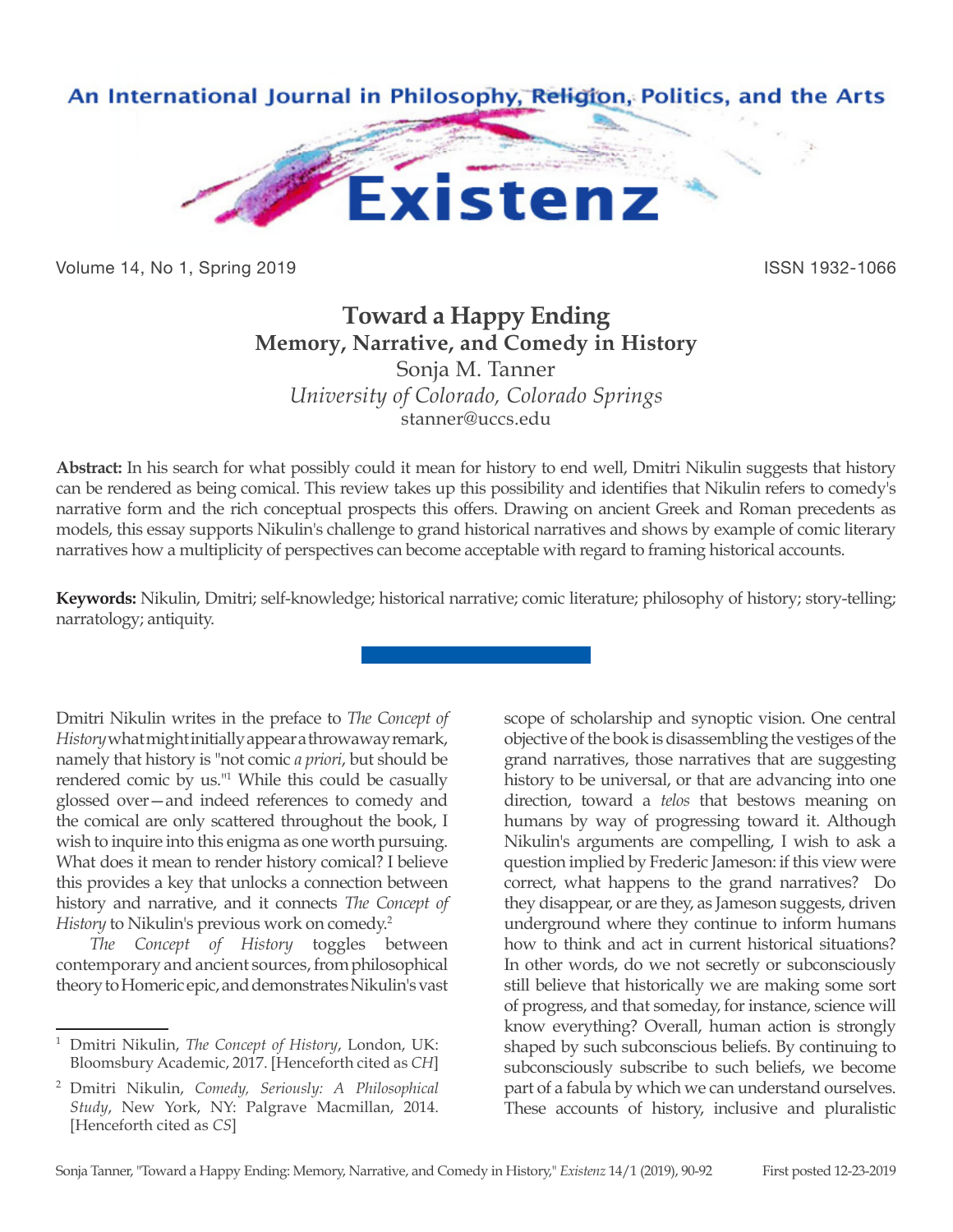though they seem, eventually become a narrative that legitimizes human action. In this sense, the philosophical concept of history, to which Nikulin's book title refers, appears to be a fabula of sorts.

If grand narratives become fabulae, or myths about coming to understand oneself, it might be prudent to seek out examples in ancient literature. In ancient Greek poetry, multiple and conflicting accounts of mythological events occur regularly and appear to have been accepted as such. Being accustomed to oral tradition, ancient Greeks tolerated contradiction, inconsistencies, and diverse accounts from diverse sources more than modern science-based societies. For example, Homer's account of the Trojan War, to which Achilles arrives as an established and well-reputed warrior in spite of the fact that the war is triggered by an incident at the wedding of Achilles' parents. Alternately, two disparate accounts existed as to Aphrodite's birth: on the Hesiodic narrative, she is motherless, born of the severed testicles of Uranus (Heaven), who was castrated by his son Cronus on the request of his mother Gaea (Earth); while in the Homeric narrative, she has a mother, Dione, as well as a father, Zeus. Later, the Ancient Romans straightened out such temporal and testimonial inconsistencies through dates and places specified in their adaptations, legitimizing a singular, authoritative account. The genre of comedy provides a more fruitful possibility for tolerating multiple accounts. For comedy permits the suspension of belief on such details (such as, for example, in Aristophanes, the possibility of actually riding a dung beetle, or founding a city amongst the birds) and comedy tolerates the existence of multiple, competing accounts without the tendency to seek legitimacy for only one. Comedy also encourages self-reflection, wherein one learns to laugh at oneself, as characters of Greek New Comedy do it regularly. This self-reflection opens the realm for one to be able to laugh at the unintentional comedy of the totalizing, universalizing, and teleological tendencies that are found in modern societies, and that become part of today's myths or fabulae.

Such a myth could be, so Nikulin tells us, "the plot of a comedy or tragedy" (*CH* 63). At first blush, comedy might seem less viable than tragedy, as a nonteleological narrative form that is facilitating memory. Comedy lacks what can sear memories:

Tragedy remembers and is remembered better than comedy, because tragedy inflicts a wound on memory, whereas comedy does not. Moreover, comedy has a complex dialectically structured plot that represents

reasoning on stage. [*CH* 146]

While trauma sears memories into remembrance, comedy resists trauma, and as such, "History has a clear preference for sublime tragic events and figures, and not ridiculous, comic ones" (*CH* 146). But in other arenas, comedy ameliorates what tragedy exacerbates, for comedy has the potential to steer one away from the solipsism and loneliness of modernity. For Nikulin, comedy "is the only genre that allows for the realization of human well-being and freedom as being with others" (*CS* viii). Comedy requires a shared effort and mutually responsive action. It tolerates multiplicity, and always ends with some sort of resolution of its conflicts. As such, comedy offers the promise of renewal and a "celebration of life" (*CS* ix).

Indeed, comedy's diminished capacity to retain memories appears not to be much of an obstacle for Nikulin. One paradox cited by Nikulin is that of the necessity of oblivion for historical preservation and memory (*CH* 143). Memory and historical preservation, as Nikulin argues, paradoxically require oblivion. Being requires oblivion, much as the shades in the realm of Hades must cross the river Lethe. The paradox prompts questions. If one of the dangers of the grand narratives of teleological accounts of history is that of their exclusion, how does or does not the loss of memory, which effectively amounts to historical oblivion, avoid exclusion? For instance, the countless forgotten or untold stories of heroic acts or atrocities during warfare, or other narratives of generosity or injustice that go unremembered, are all relegated to oblivion unless there is a role for poetry and myth to literarily remember what was lost and thus save it from oblivion and historical exclusion. Anne Frank may have had the historical fortune—if one may call it that—to have her diary found and eventually published, and likewise Roberto Benigni's comedy "Life is Beautiful" counts toward telling lost stories of the Holocaust. Benigni's film demonstrates that comedy can be applied in tragic circumstances, and arguably becomes even more crucial and life affirming in decidedly non-comical situations. It takes a different sort of character and a different sort of self-conception to find or forge the comical despite the sinister topic. So although comic narratives, such as the latter, are more easily forgotten than tragedies, it is comedy that proposes a humbler self-conception, one perhaps prone to forgetting or being mistaken, which might lend itself better to the tolerance required for the concept of history that Nikulin proposes.